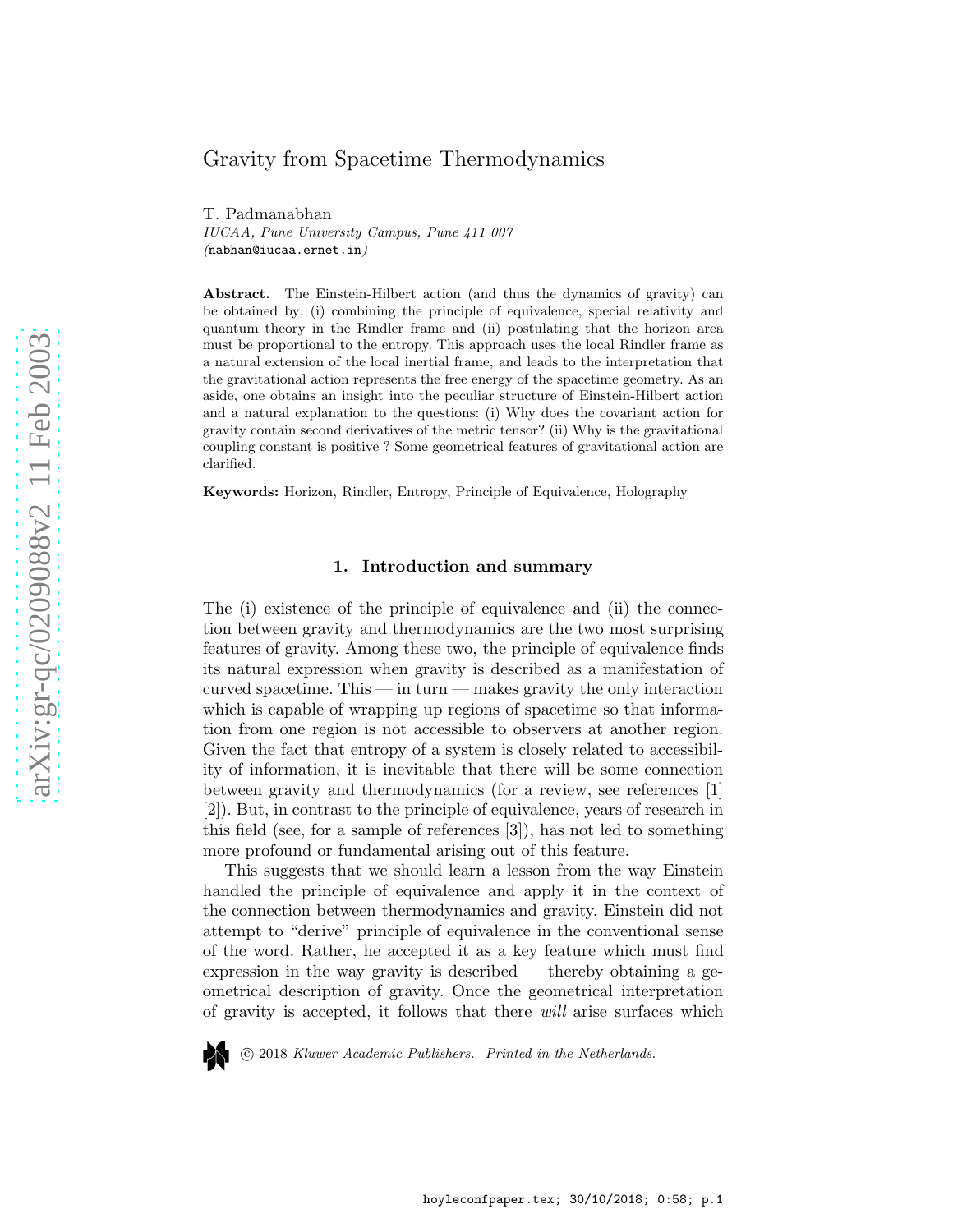act as one-way-membranes for information and will thus lead to some connection with thermodynamics. It is, therefore, more in tune with the spirit of Einstein's analysis to *accept* an inevitable connection between gravity and thermodynamics and ask what such a connection would imply. I will now elaborate this idea further in order to show how powerful it is [4].

The first step in the logic, the principle of equivalence, allows one to define a coordinate system around any event  $P$  in a region of size L (with  $L^2(\partial^2 g/g) \ll 1$  but  $L(\partial g/g)$  being arbitrary) in which the spacetime is locally inertial. As the second step, we want to give expression to the fact that there is a deep connection between one-way-membranes arising in a spacetime and thermodynamical entropy. This, of course, is not possible in the local inertial frame since the quantum field theory in that frame, say, does not recognize any non trivial geometry of spacetime. But it is possible to achieve our aim by using a uniformly accelerated frame around  $P$ . In fact, around any event  $P$  we have fiducial observers anchored firmly in space with  $x = constant$  and the four-velocity  $u^i = g_{00}^{-1/2}(1,0,0,0)$  and acceleration  $a^i = u^j \nabla_j u^i$ . This allows us to define a second natural coordinate system around any event by using the Fermi-Walker transported coordinates corresponding to these accelerated observers. I shall call this the local Rindler frame. [Operationally, this coordinate system is most easily constructed by first transforming to the locally inertial frame and then using the standard transformations between the inertial coordinates and the Rindler coordinates.] This local Rindler frame will lead to a natural notion of horizon and associated temperature. The key new idea will be to postulate that the horizon in the local Rindler frame also has an entropy per unit transverse area and demand that any description of gravity must have this feature incorporated in it.

What will such a postulate lead to? Incredibly enough, it leads to the correct Einstein-Hilbert action principle for gravity. Note that the original approach of Einstein making use of the principle of equivalence lead only up to the *kinematics* of gravity — viz., that gravity is described by a curved spacetime with a non trivial metric  $g_{ab}$  — and cannot tell us how the *dynamics* of the spacetime is determined. Taking the next step, using the local Rindler frame and demanding that gravity must incorporate the thermodynamical aspects lead to the action functional itself.

This approach also throws light on (what has been usually considered) a completely different issue: Why does the Einstein-Hilbert action contain second derivatives of the metric tensor? The new approach "builds up" the Einstein-Hilbert action from its surface behaviour and, in this sense, shows that gravity is intrinsically holographic [5]. I use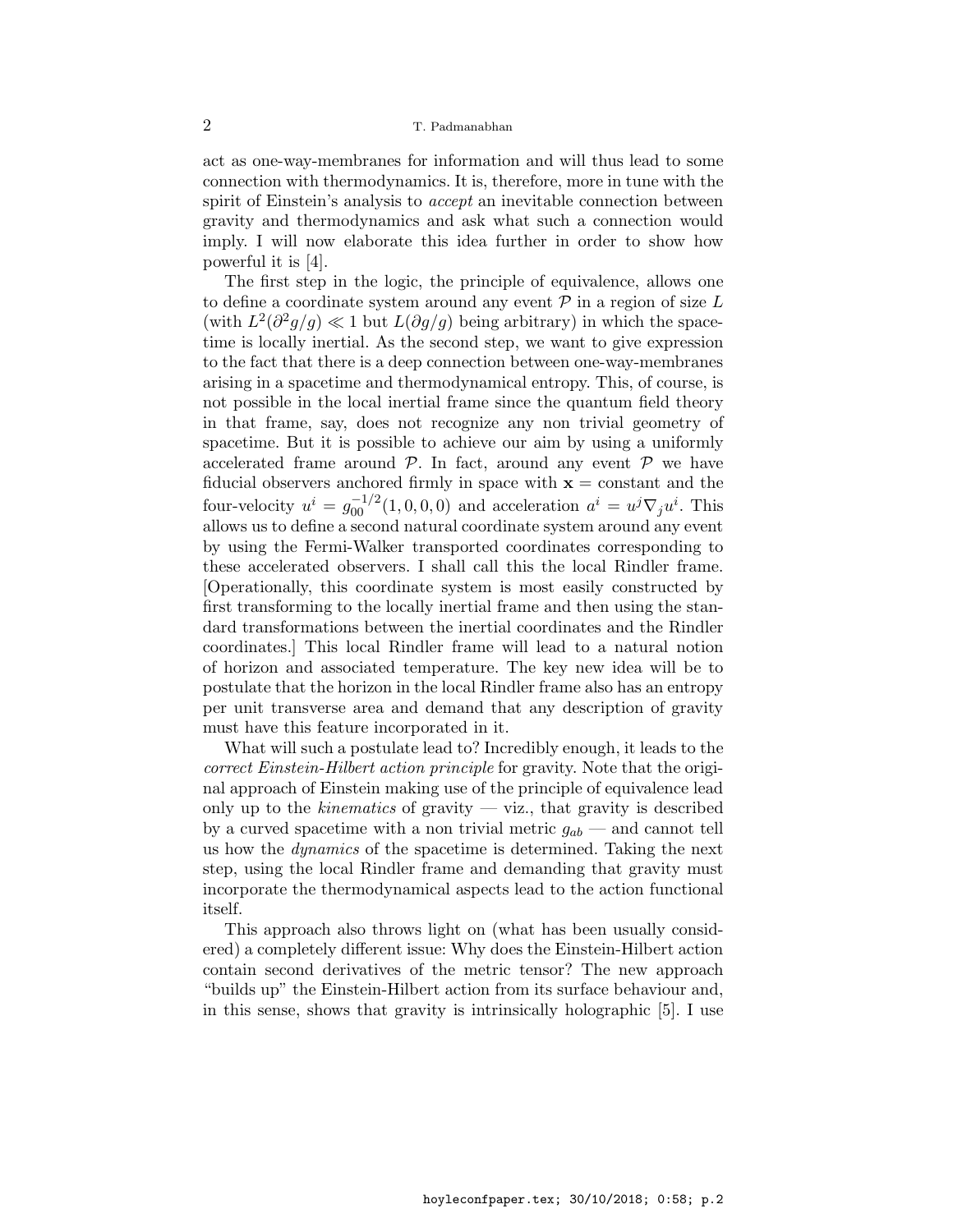this term with the specific meaning that given the form of the action on a two dimensional surface, there is a way of obtaining the full bulk action. In the  $(3+1)$  formalism, this leads to the interpretation of the gravitational action as the free energy of spacetime. Einstein's equations are equivalent to the principle of minimization of free energy in thermodynamics.

## 2. Gravitational dynamics from spacetime thermodynamics

The principle of equivalence leads to a geometrical description of gravity in which  $g_{ab}$  are the fundamental variables. So we expect the dynamics of gravity to be described by some unknown action functional

$$
A = \int d^4x \sqrt{-g} L(g, \partial g) \equiv \int d^4x \sqrt{-g} L(g, \Gamma) \tag{1}
$$

involving  $g_{ab}$ s and their first derivatives  $\partial_c g_{ab}$  or, equivalently, the set  $[g_{ab}, \Gamma^i_{jk}]$  where  $\Gamma$ s are the standard Christoffel symbols.

Given any Lagrangian  $L(\partial q, q)$  involving only up to the first derivatives of the dynamical variables, it is always possible to construct another Lagrangian  $L'(\partial^2 q, \partial q, q)$ , involving second derivatives such that it describes the same dynamics [6]. This idea works for any number of variables (so that  $q$  can be a multicomponent entity) dependent on space and time. But I shall illustrate it in the context of point mechanics. The prescription is:

$$
L' = L - \frac{d}{dt} \left( q \frac{\partial L}{\partial \dot{q}} \right) \tag{2}
$$

While varying the L', one keeps the *momenta*  $(\partial L/\partial \dot{q})$  fixed at the endpoints rather than  $q'$ s. This is most easily seen by explicit variation; we have

$$
\delta A' = \int_{\mathcal{P}_1}^{\mathcal{P}_2} dt \left[ \frac{\partial L}{\partial q} \delta q + \frac{\partial L}{\partial \dot{q}} \delta \dot{q} \right] - \delta \left( q \frac{\partial L}{\partial \dot{q}} \right) \Big|_{\mathcal{P}_1}^{\mathcal{P}_2}
$$

$$
= \int_{\mathcal{P}_1}^{\mathcal{P}_2} dt \left[ \frac{\partial L}{\partial q} - \frac{d}{dt} \left( \frac{\partial L}{\partial \dot{q}} \right) \right] \delta q - q \delta p \Big|_{\mathcal{P}_1}^{\mathcal{P}_2}
$$
(3)

If we keep  $\delta p = 0$  at the end points while varying L', then we get back the same Euler-Lagrange equations as obtained by varying L and keeping  $\delta q = 0$  at end points. Since  $L = L(\dot{q}, q)$ , the quantity  $q(\partial L/\partial \dot{q})$ will also depend on  $\dot{q}$  and the term  $d(q\partial L/\partial \dot{q})/dt$  will involve  $\ddot{q}$ . Thus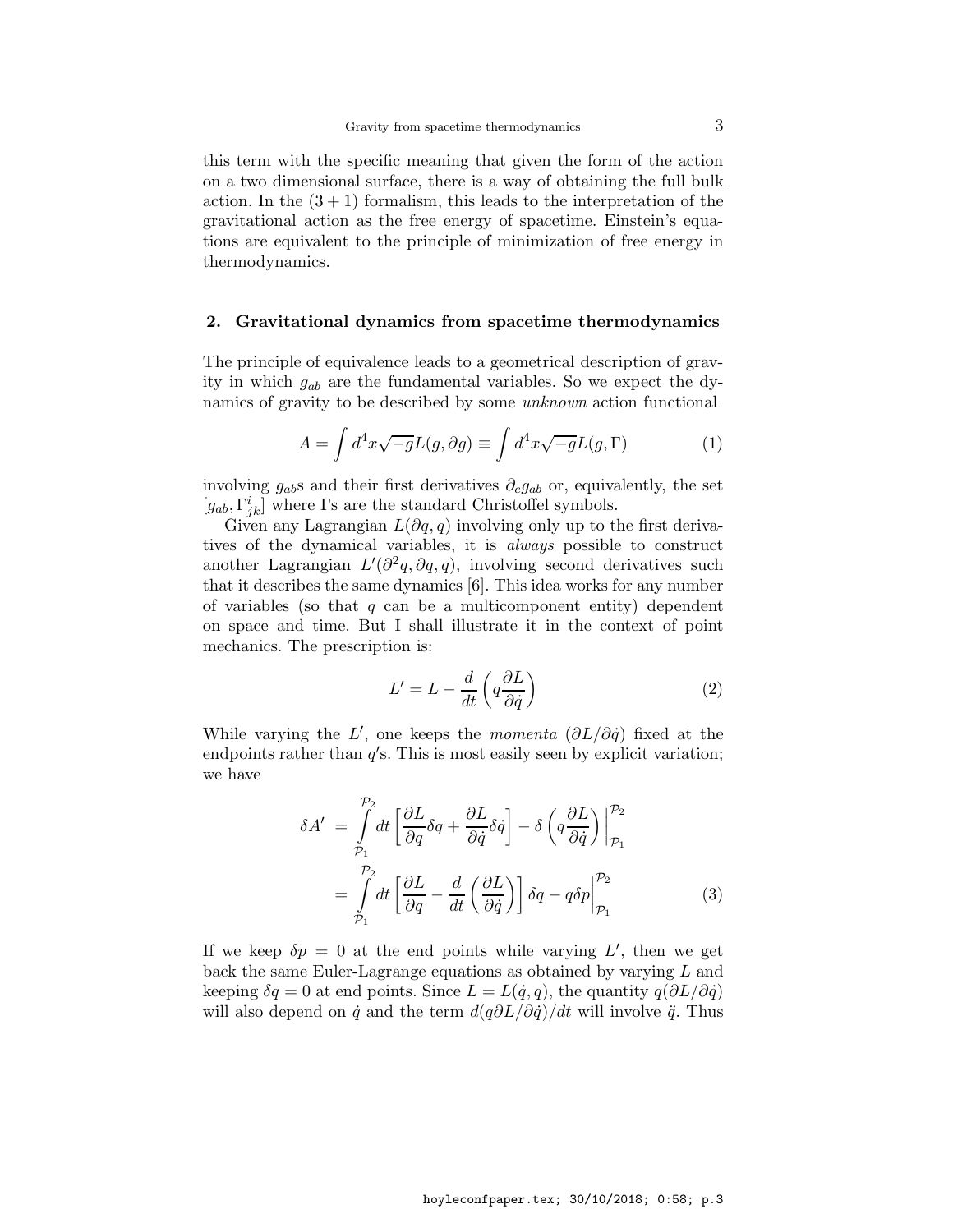$L'$  contains second derivatives of  $q$  while  $L$  contains only up to first derivatives. In spite of the fact that  $L'$  contains second derivatives of  $q$ , the equations of motion arising from  $L'$  are only second order for variation with  $\delta p = 0$  at end points. It can be shown that, in the path integral formulation of quantum theory, the modified Lagrangian  $L'$ correctly describes the transition amplitude between states with given momenta (see p. 170 of  $[6]$ ).

Thus, in the case of gravity, the same equations of motion can be obtained from another (as yet unknown) action:

$$
A' = \int d^4x \sqrt{-g} L - \int d^4x \partial_c \left[ g_{ab} \frac{\partial \sqrt{-g} L}{\partial (\partial_c g_{ab})} \right]
$$
  

$$
\equiv A - \int d^4x \partial_c (\sqrt{-g} V^c) \equiv A - \int d^4x \partial_c P^c
$$
 (4)

where  $V^c$  is made of  $g_{ab}$  and  $\Gamma^i_{jk}$ . Further,  $V^c$  must be linear in the  $\Gamma$ 's since the original Lagrangian  $\tilde{L}$  was quadratic in the first derivatives of the metric. Since Γs vanish in the local inertial frame and the metric reduces to the Lorentzian form, the action A cannot be generally covariant. However, the action  $A'$  involves the second derivatives of the metric and we shall see later that that the action  $A'$  is indeed generally covariant.

To obtain a quantity  $V^c$ , which is linear in  $\Gamma$ s and having a single index c, from  $g_{ab}$  and  $\Gamma^i_{jk}$ , we must contract on two of the indices on  $\Gamma$ using the metric tensor. (Note that we require  $A, A'$  etc. to be Lorentz scalars and  $P^c$ ,  $V^c$  etc. to be vectors under Lorentz transformation.) Hence the most general choice for  $V^c$  is the linear combination

$$
V^c = \left(a_1 g^{ck} \Gamma_{km}^m + a_2 g^{ik} \Gamma_{ik}^c\right) \tag{5}
$$

where  $a_1(g)$  and  $a_2(g)$  are unknown functions of the determinant g of the metric (which is the only (pseudo) scalar entity which can be constructed from  $g_{ab}$ s and  $\Gamma^i_{jk}$ s). Using the identities  $\Gamma^m_{km} = \partial_k (\ln \sqrt{-g}),$  $\sqrt{-g}g^{ik}\Gamma_{ik}^{c} = -\partial_{b}(\sqrt{-g}g^{bc})$ , we can rewrite the expression for  $P^{c} \equiv$  $\sqrt{-g}V^c$  as

$$
Pc = \sqrt{-g}Vc = c1(g)gcb\partial_b\sqrt{-g} + c2(g)\sqrt{-g}\partial_b gbc
$$
 (6)

where  $c_1 \equiv a_1 - a_2$ ,  $c_2 \equiv -a_2$  are two other unknown functions of g. If we can fix these coefficients by using a physically well motivated prescription, then we can determine the surface term and by integrating, the Lagrangian L. I will now show how this can be done.

Let us consider a static spacetime in which all  $g_{ab}$ s are independent of  $x^0$  and  $g_{0\alpha} = 0$ . Around any given event  $P$  one can construct a local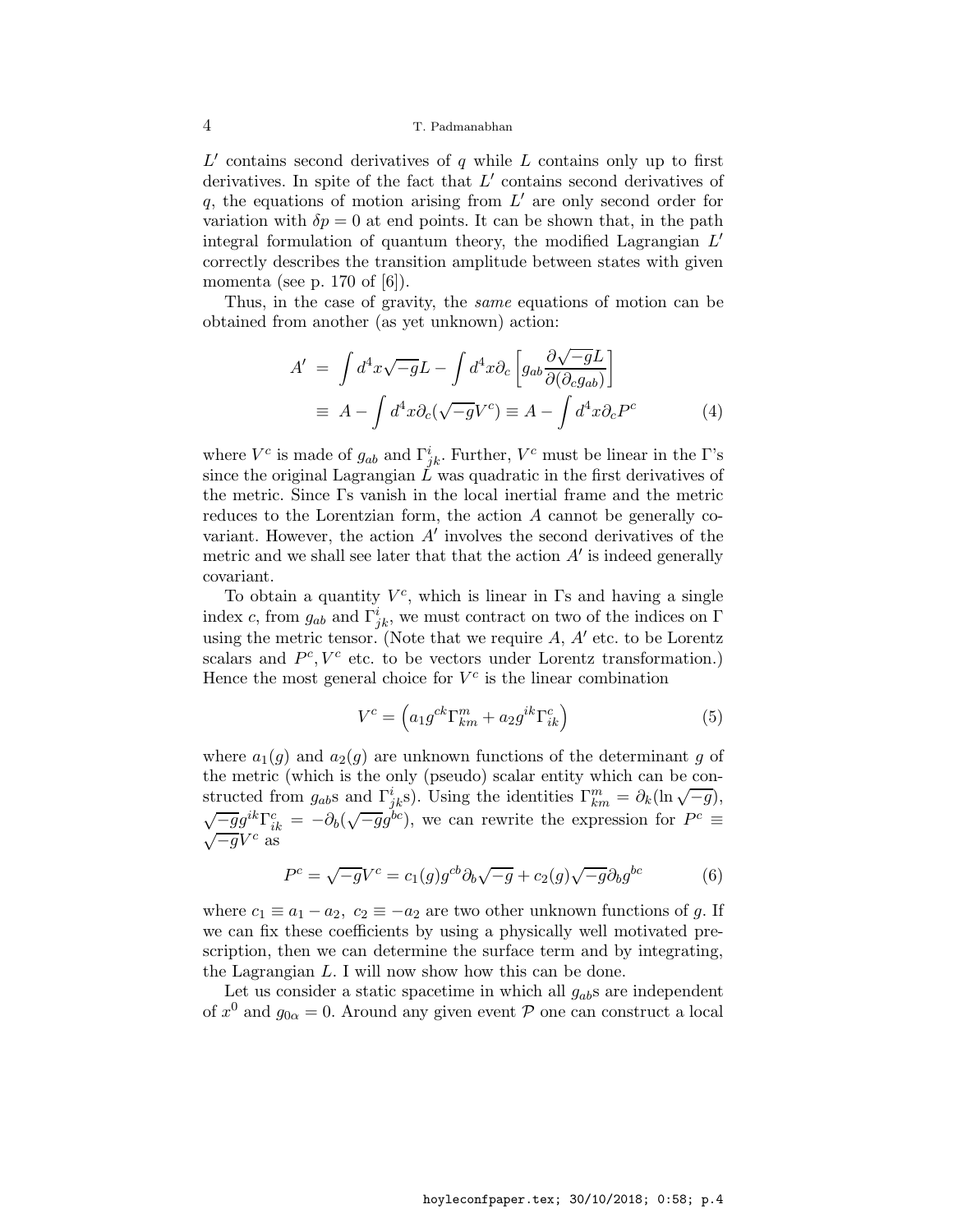Rindler frame with an acceleration of the observers with  $x = constant$ , given by  $a^i = (0, \mathbf{a})$  and  $\mathbf{a} = \nabla(\ln \sqrt{g_{00}})$ . This Rindler frame will have a horizon which is a plane surface normal to the direction of acceleration and a temperature  $T = |\mathbf{a}|/2\pi$  associated with this horizon. I shall postulate that the entropy associated with this horizon is proportional to its area or, more precisely,

$$
\frac{dS}{dA_{\perp}} = \frac{1}{\mathcal{A}_P} \tag{7}
$$

where  $\mathcal{A}_P$  is a fundamental constant with the dimensions of area. It represents the minimum area required to hold unit amount of information and our postulate demands that this number be finite. Given the temperature of the horizon, one can construct a canonical ensemble with this temperature and relate the Euclidean action to the thermodynamic entropy (see, e.g, [2] [7]). Since the Euclidean action can be interpreted as the entropy in the canonical ensemble, I will demand that the surface term in equation  $(4)$  should be related to the entropy S by  $S = -A<sub>surface</sub>$  (with the minus sign arising from standard Euclidean continuation [2]), when evaluated in the local Rindler frame with the temperature T. In particular, this result must hold in flat spacetime in Rindler coordinates. [We will see later that the action  $A'$  is generally covariant and will vanish in the flat spacetime, in the absence of the cosmological constant. It follows that the numerical value of the action A in the Rindler frame is the same as the surface term in equation (4).] In the static Rindler frame, the surface term is

$$
A_{\text{surface}} = \int d^4x \partial_c P^c = \int_0^\beta dt \int_V d^3x \nabla \cdot \mathbf{P} = \beta \int_{\partial \mathcal{V}} d^2x \, \hat{\mathbf{n}} \cdot \mathbf{P} \tag{8}
$$

I have restricted the time integration to an interval  $(0, \beta)$  where  $\beta =$  $(2\pi/|a|)$  is the inverse temperature in the Rindler frame. This is needed since the Euclidean action will be periodic in the imaginary time with the period  $\beta$ . We shall choose the Rindler frame such that the acceleration is along the  $x^1 = x$  axis. The most general form of the metric representing the Rindler frame can be expressed in the form

$$
ds^{2} = (1 + 2al)dt^{2} - \frac{dl^{2}}{(1 + 2al)} - (dy^{2} + dz^{2})
$$

$$
= [1 + 2al(x)] dt^{2} - \frac{l'^{2}}{[1 + 2al(x)]} dx^{2} - (dy^{2} + dz^{2}) \qquad (9)
$$

where  $l(x)$  is an arbitrary function and  $l' \equiv (dl/dx)$ . [Since the acceleration is along the x-axis, the metric in the transverse direction is unaffected. The first form of the metric is the standard Rindler frame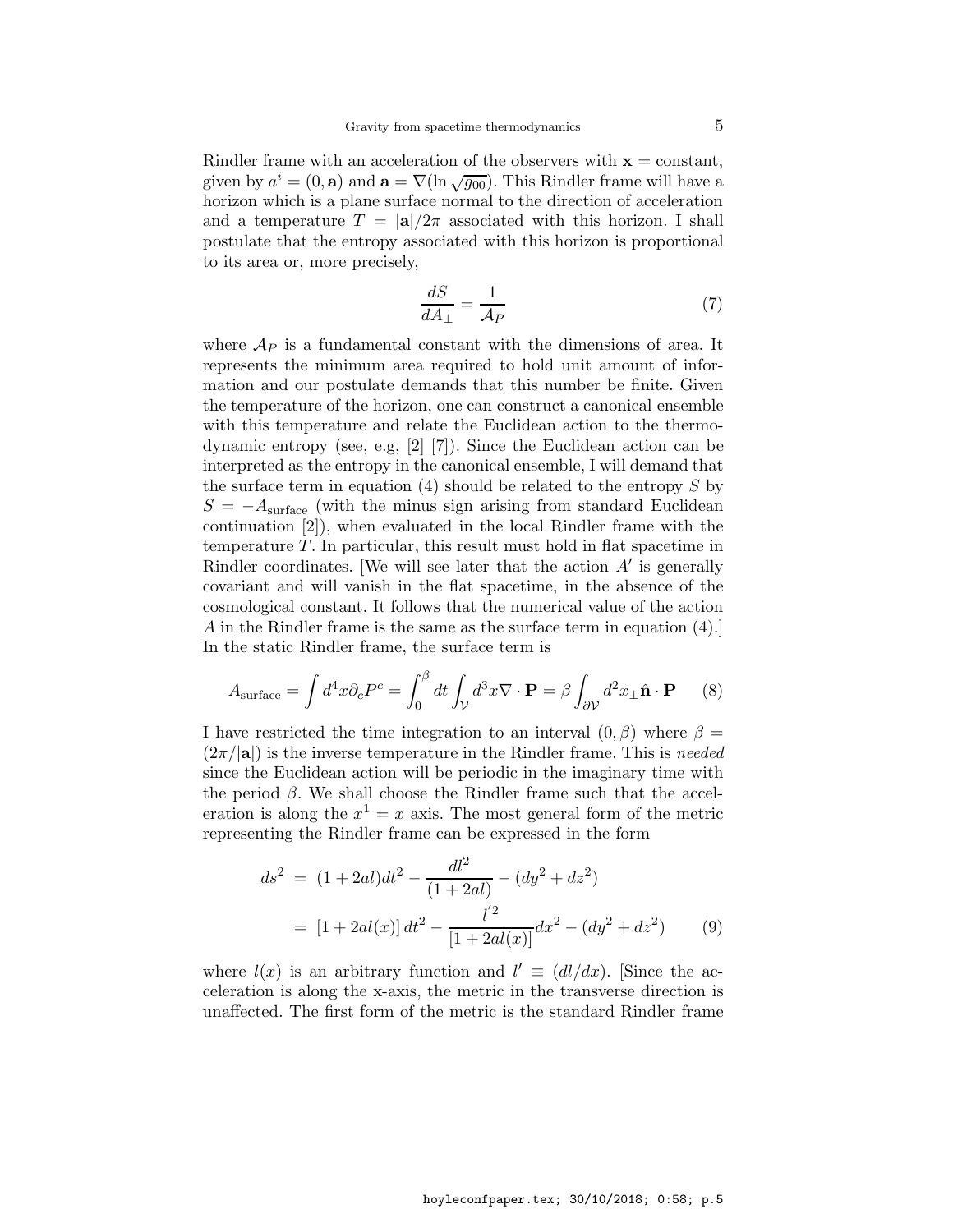in the  $(t, l, y, z)$  coordinates. We can, however, make any coordinate transformation from  $l$  to some other variable  $x$  without affecting the planar symmetry or the static nature of the metric. This leads to the general form of the metric given in the second line, in terms of the  $(t, x, y, z)$  coordinates. Evaluating the surface term  $P^c$  in (6) for this metric, we get the only non zero component to be

$$
P^x = -2ac_2(g) - [1 + 2al(x)] \frac{l''}{l'^2} [c_1(g) - 2c_2(g)] \tag{10}
$$

so that the action in (8) becomes

$$
A = \beta P^x \int d^2 x_\perp = \beta P^x A_\perp = -S \tag{11}
$$

where  $A_{\perp}$  is the transverse area of the  $(y-z)$  plane. The last equality identifies the entropy  $S$ , which is equal the Euclidean action, with the minus sign arising from standard Euclidean continuation. From our postulate (7) it follows that

$$
\frac{dS}{dA_{\perp}} = 2a\beta c_2(g) + \beta[c_1 - 2c_2](1 + 2al)\frac{l''}{l'^2} = \frac{1}{\mathcal{A}_P}
$$
(12)

For this quantity to be a constant independent of  $x$  for any choice of  $l(x)$ , the second term must vanish requiring  $c_1(g) = 2c_2(g)$ . An explicit way of obtaining this result is to consider a class of functions  $l(x)$  which satisfy the relation  $l' = (1 + 2al)^n$  with  $0 \le n \le 1$ . Then

$$
\beta[c_1(l') - 2c_2(l')] (1 + 2al) \frac{l''}{l'^2} = 2a\beta[c_1(l') - 2c_2(l')]n \tag{13}
$$

which can be independent of n and x only if  $c_1(q) = 2c_2(q)$ . Further, using  $a\beta = 2\pi$ , we find that  $c_2(g) = (4\pi\mathcal{A}_p)^{-1}$  which is a constant independent of  $g$ . Hence  $P^c$  has the form

$$
P^{c} = \frac{1}{4\pi A_{P}} \left( 2g^{cb} \partial_{b} \sqrt{-g} + \sqrt{-g} \partial_{b} g^{bc} \right) = \frac{\sqrt{-g}}{4\pi A_{P}} \left( g^{ck} \Gamma_{km}^{m} - g^{ik} \Gamma_{ik}^{c} \right)
$$

$$
= -\frac{1}{4\pi A_{P}} \frac{1}{\sqrt{-g}} \partial_{b} (gg^{bc}) \tag{14}
$$

The second equality is obtained by using the standard identities mentioned after equation (5) while the third equality follows directly by combining the two terms in the first expression. This result is remarkable and let me discuss it before proceeding further.

The general form of  $P^c$  which we obtained in (6) is not of any use unless we can fix  $(c_1, c_2)$ . For static configurations, we can convert the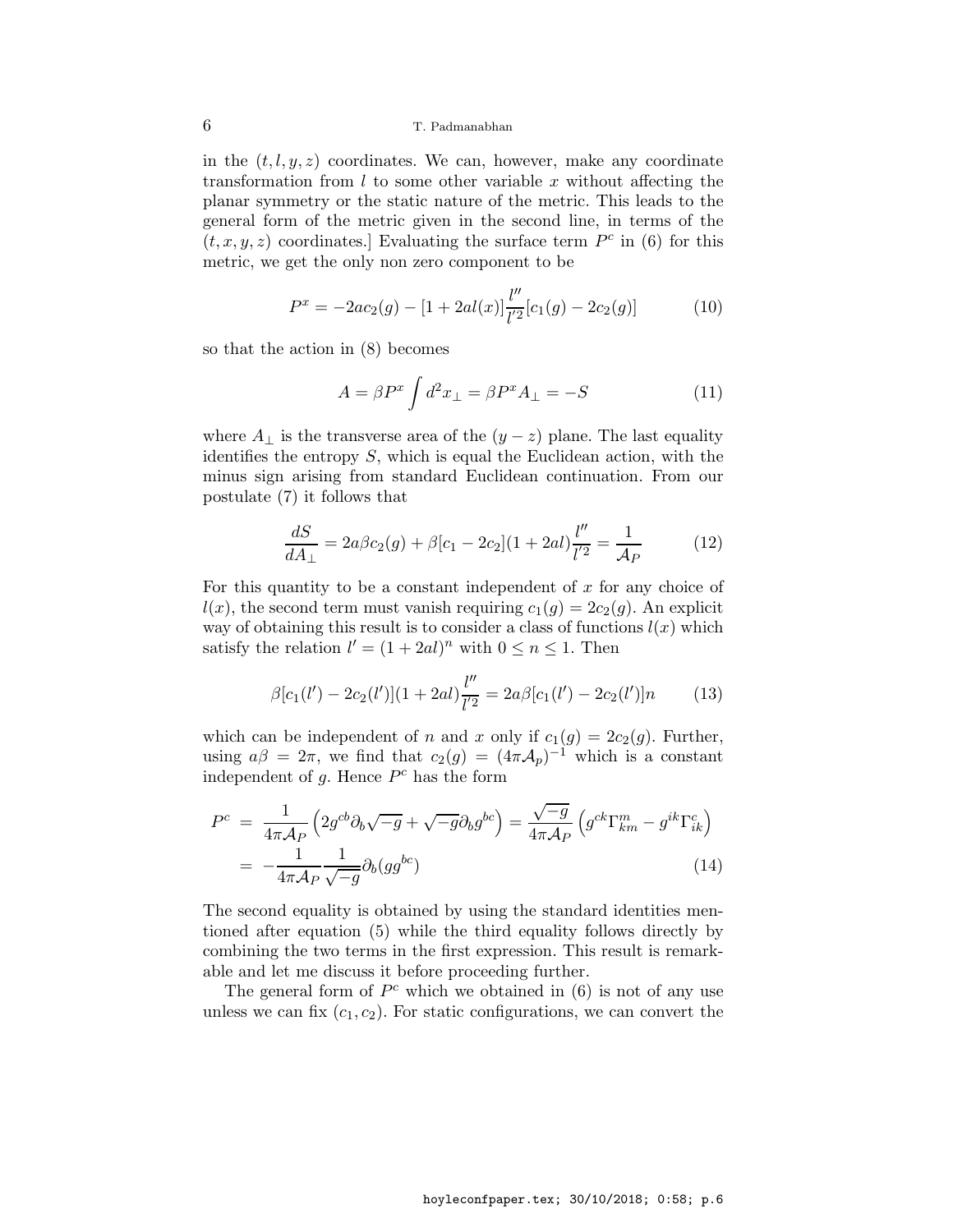extra term to an integral over time and a two-dimensional spatial surface. This is true for any system, but in general, the result will not have any simple form and will involve an undetermined range of integration over time coordinate. But in the case of gravity, two natural features conspire together to give an elegant form to this surface term. First is the fact that Rindler frame has a periodicity in Euclidean time and the range of integration over the time coordinate is naturally restricted to the interval  $(0, \beta) = (0, 2\pi/a)$ . The second is the fact that the surviving term in the integrand  $P<sup>c</sup>$  is linear in the acceleration  $a$  thereby neatly canceling with the  $(1/a)$  factor arising from time integration. [I will discuss these features more in section (3).]

Given the form of  $P^c$  we need to solve the equation

$$
\left(\frac{\partial\sqrt{-g}L}{\partial g_{ab,c}}g_{ab}\right) = P^c = \frac{1}{4\pi\mathcal{A}_P} \left(2g^{cb}\partial_b\sqrt{-g} + \sqrt{-g}\partial_b g^{cb}\right) \tag{15}
$$

to obtain the first order Lagrangian density. It is straightforward to show [6] that this equation is satisfied by the Lagrangian

$$
\sqrt{-g}L = \frac{1}{4\pi\mathcal{A}_P} \left( \sqrt{-g} \, g^{ik} \left( \Gamma_{i\ell}^m \Gamma_{km}^\ell - \Gamma_{ik}^\ell \Gamma_{\ell m}^m \right) \right). \tag{16}
$$

This is the second surprise. The Lagrangian which we have obtained is precisely the first order Dirac-Schrodinger Lagrangian for gravity (usually called the  $\Gamma^2$  Lagrangian). Note that we have obtained it without introducing the curvature tensor anywhere in the picture. Once again, this is unlikely to be a mere accident.

Given the two pieces, the final second order Lagrangian follows from our equation (4) and is, of course, the standard Einstein-Hilbert Lagrangian.

$$
\sqrt{-g}L_{grav} = \sqrt{-g}L - \frac{\partial P^c}{\partial x^c} = \left(\frac{1}{4\pi A_P}\right)R\sqrt{-g}.\tag{17}
$$

Thus our full second order Lagrangian turns out to be the standard Einstein-Hilbert Lagrangian. We have obtained this result by just postulating that the surface term in the action should be proportional to the entropy per unit area. This postulate uniquely determines the gravitational action principle and gives rise to a generally covariant action. The surface terms dictate the form of the Einstein Lagrangian in the bulk. The idea that surface areas encode bits of information per quantum of area allows one to determine the nature of gravitational interaction on the bulk, which is an interesting realization of the holographic principle.

I stress the fact that there is a very peculiar identity connecting the  $Γ<sup>2</sup>$  Lagrangian L and the Einstein-Hilbert Lagrangian  $L_{grav}$ , encoded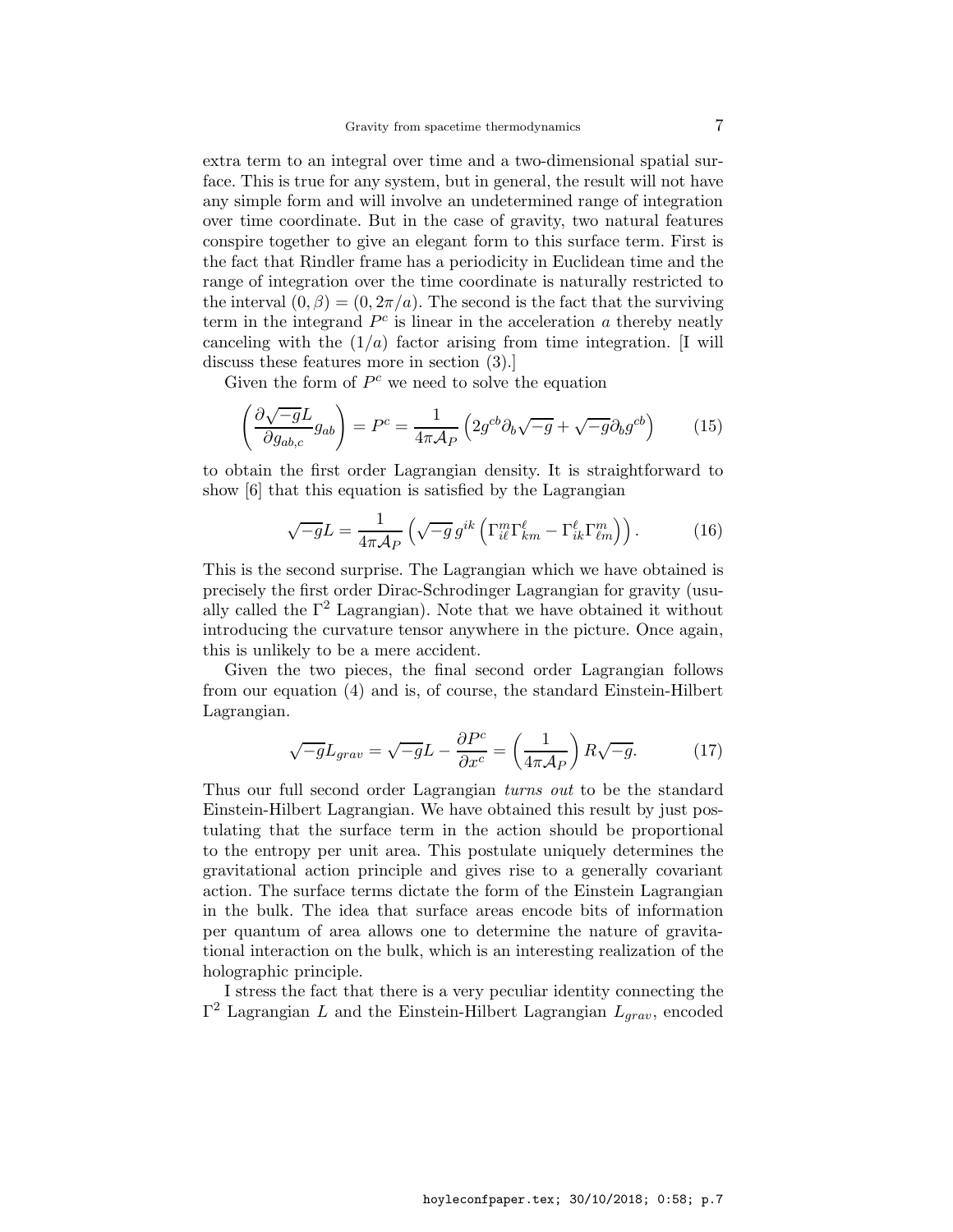in equation (17). This relation, which is purely a differential geometric identity, can be stated through the equations:

$$
L_{grav} = L - \nabla_c \left[ g_{ab} \frac{\partial L}{\partial (\partial_c g_{ab})} \right]; \quad L = L_{grav} - \nabla_c \left[ \Gamma^j_{ab} \frac{\partial L_{grav}}{\partial (\partial_c \Gamma^j_{ab})} \right] \tag{18}
$$

This relationship between the three terms defies any simple explanation in conventional approaches to gravity but arises very naturally in the approach presented here.

The solution to (15) obtained in (16) is not unique. However, self consistency requires that the final equations of motion for gravity must admit the line element in (9) as a solution. It can be shown. by fairly detailed algebra, that this condition makes the Lagrangian in (15) to be the only solution. In particular, since we are demanding the flat spacetime to be a solution to the field equations, the cosmological constant in the pure gravity sector must be zero. [This, of course, does not prevent a cosmological constant arising from the matter sector of the theory.]

#### 3. Structure of Einstein-Hilbert action

The approach leads to new insights regarding the peculiar structure of Einstein-Hilbert and the  $(3 + 1)$  formalism of gravity. To discuss these features, it is convenient to temporarily switch to the signature  $(- + + +)$  so that the spatial metric is positive definite. We will foliate the spacetime by a series of space like hyper-surfaces  $\Sigma$  with  $u^i$  as normal; then  $g^{ik} = h^{ik} - u^i u^k$  where  $h^{ik}$  is the induced metric on Σ. From the covariant derivative  $\nabla_i u_j$  of the normals to Σ, one can construct only three vectors  $(u^j \nabla_j u^i, u^j \nabla^i u_j, u^i \nabla^j u_j)$  which are linear in covariant derivative operator. The first one is the acceleration  $a^i =$  $u^j \nabla_j u^i$ ; the second identically vanishes since  $u^j$  has unit norm; the third,  $u^iK$ , is proportional to the trace of the extrinsic curvature  $K =$  $-\nabla^j u_j$  of Σ. Thus  $V^i$  in the surface term in equation (4) must be a linear combination of  $u^i K$  and  $a^i$ . In fact, one can show that (see, e.g. equation (21.88) of the first reference in [8])

$$
R = {}^{3}\mathcal{R} + K_{ab}K^{ab} - K_{a}^{a}K_{b}^{b} - 2\nabla_{i}(Ku^{i} + a^{i}) \equiv \mathcal{L} - 2\nabla_{i}(Ku^{i} + a^{i})
$$
 (19)

where  $\mathcal L$  is the ADM Lagrangian. To prove this, we begin with the relation

$$
R = -Rg_{ab}u^{a}u^{b} = 2(G_{ab} - R_{ab})u^{a}u^{b}
$$
\n(20)

and rewrite the first term using the identity:

$$
2G_{ab}u^a u^b = {}^3\mathcal{R} - K_{ab}K^{ab} + K_a^a K_b^b \tag{21}
$$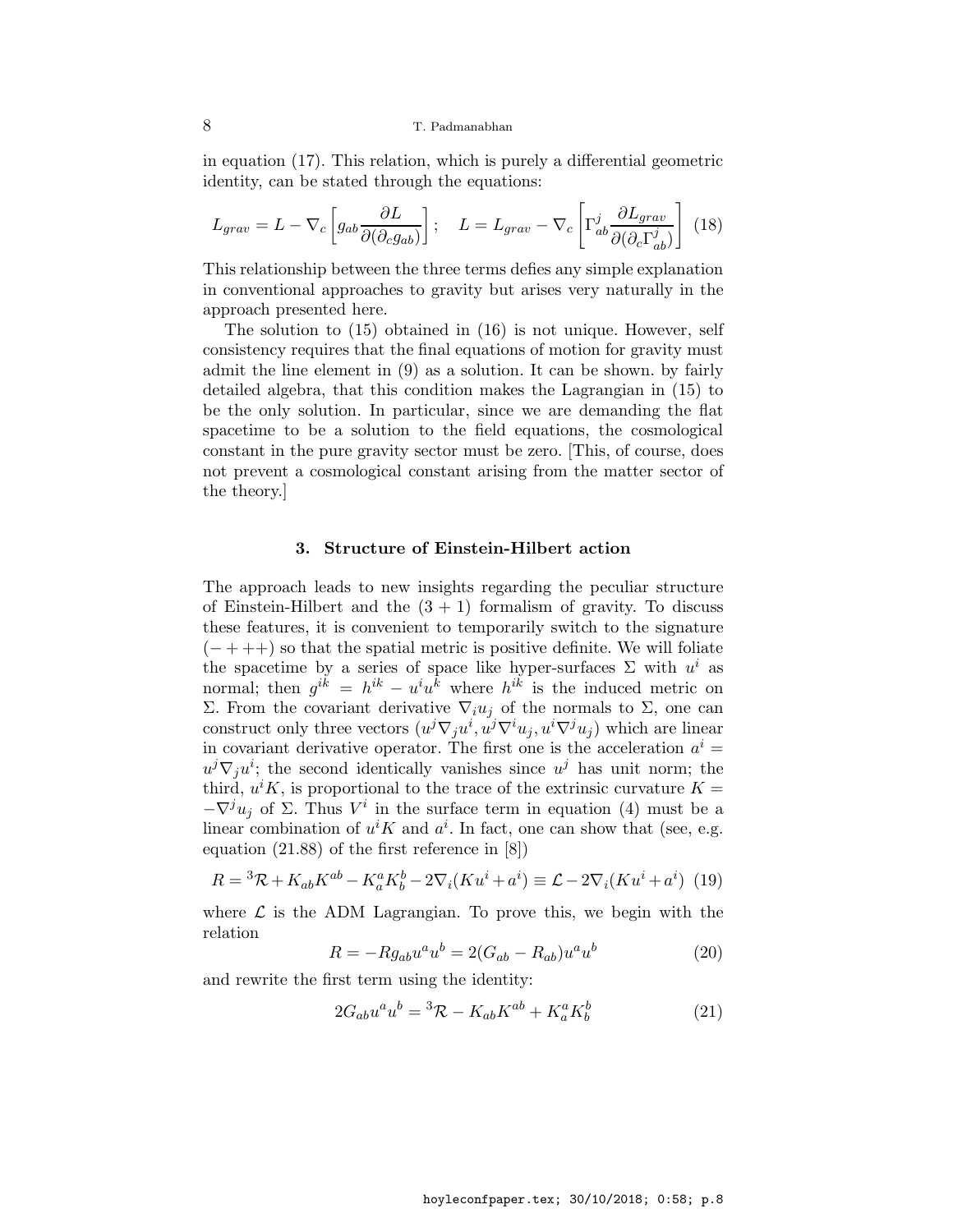As for the second term in (20), we note that  $R_{abcd}u^d = (\nabla_a \nabla_b u_c \nabla_b \nabla_a u_c$ ) giving

$$
R_{bd}u^bu^d = g^{ac}u^bu^d R_{abcd} = (u^b \nabla_a \nabla_b u^a - u^b \nabla_b \nabla_a u^a)
$$
  
=  $\nabla_a (u^b \nabla_b u^a) - (\nabla_a u^b)(\nabla_b u^a) - \nabla_b (u^b \nabla_a u^a) + (\nabla_b u^b)^2$   
=  $\nabla_i (K u^i + a^i) - K_{ab} K^{ab} + K_a^a K_b^b$  (22)

Using  $(22)$  and  $(21)$  we can rewrite  $(20)$  in the form of  $(19)$ .

Let us now use (19) to integrate  $(R/16\pi)$  over a four volume V bounded by two space-like surfaces  $\Sigma_1$  and  $\Sigma_2$  (with normals  $u^i$ ) and two time-like surfaces  $S_1$  and  $S_2$  (with normals  $n^i$ ). The induced metric on the space-like surface  $\Sigma$  is  $h_{ab} = g_{ab} + u_a u_b$  while the metric on the time-like surface S is  $\gamma_{ab} = g_{ab} - n_a n_b$ . These two surfaces will intersect on a two-dimensional surface Q on which the metric is  $\sigma_{ab} =$  $h_{ab} - n_a n_b = g_{ab} + u_a u_b - n_a n_b$ . Integrating both sides of (19) over V we now get

$$
A_{\rm EH} = \frac{1}{16\pi} \int_{\mathcal{V}} R\sqrt{-g} \, d^4x = \frac{1}{16\pi} \int_{\mathcal{V}} \mathcal{L}\sqrt{-g} \, d^4x - \frac{1}{8\pi} \int_{\Sigma_1}^{\Sigma_2} K\sqrt{h} \, d^3x
$$

$$
-\frac{1}{8\pi} \int_{\mathcal{S}_1}^{\mathcal{S}_2} (a_i n^i) \sqrt{\sigma} \, d^2x \, N \, dt \tag{23}
$$

where  $g_{00} = -N^2$ . In a static spacetime with a horizon: (i)  $K = 0$ making the second term on the right hand side vanish. (ii) The integration over t becomes multiplication by  $\beta$ . (iii) Further, as the surface  $S_1$  approaches the horizon, the quantity  $N(a_in^i)$  tends to  $(-\kappa)$  where  $\kappa$ is the surface gravity of the horizon, which is constant over the horizon. Using  $\beta \kappa = 2\pi$ , the last term gives, on the horizon, the contribution

$$
\frac{\kappa}{8\pi} \int_0^\beta dt \int d^2x \sqrt{\sigma} = \frac{1}{4} \mathcal{A}_H
$$
\n(24)

where  $\mathcal{A}_H$  is the area of the horizon. In the Euclidean sector the first term gives  $\beta E$  where E is the integral of the ADM Hamiltonian over the spatial volume. We thus get the result

$$
A_{\rm EH}^{\rm Euclidean} = \frac{1}{4} \mathcal{A}_H - \beta E = (S - \beta E) \tag{25}
$$

which is the free energy. For any static spacetime geometry, having a periodicity  $\beta$  in the Euclidean time, the Euclidean gravitational action represents the free energy of the spacetime; the first order term gives the Hamiltonian and the surface term gives the entropy.

More generally, the analysis suggests a remarkably simple, thermodynamical, interpretation of semiclassical gravity. In any static spacetime with a metric

$$
ds^{2} = N^{2}(\mathbf{x})dt^{2} - \gamma_{\alpha\beta}(\mathbf{x})dx^{\alpha}dx^{\beta}
$$
 (26)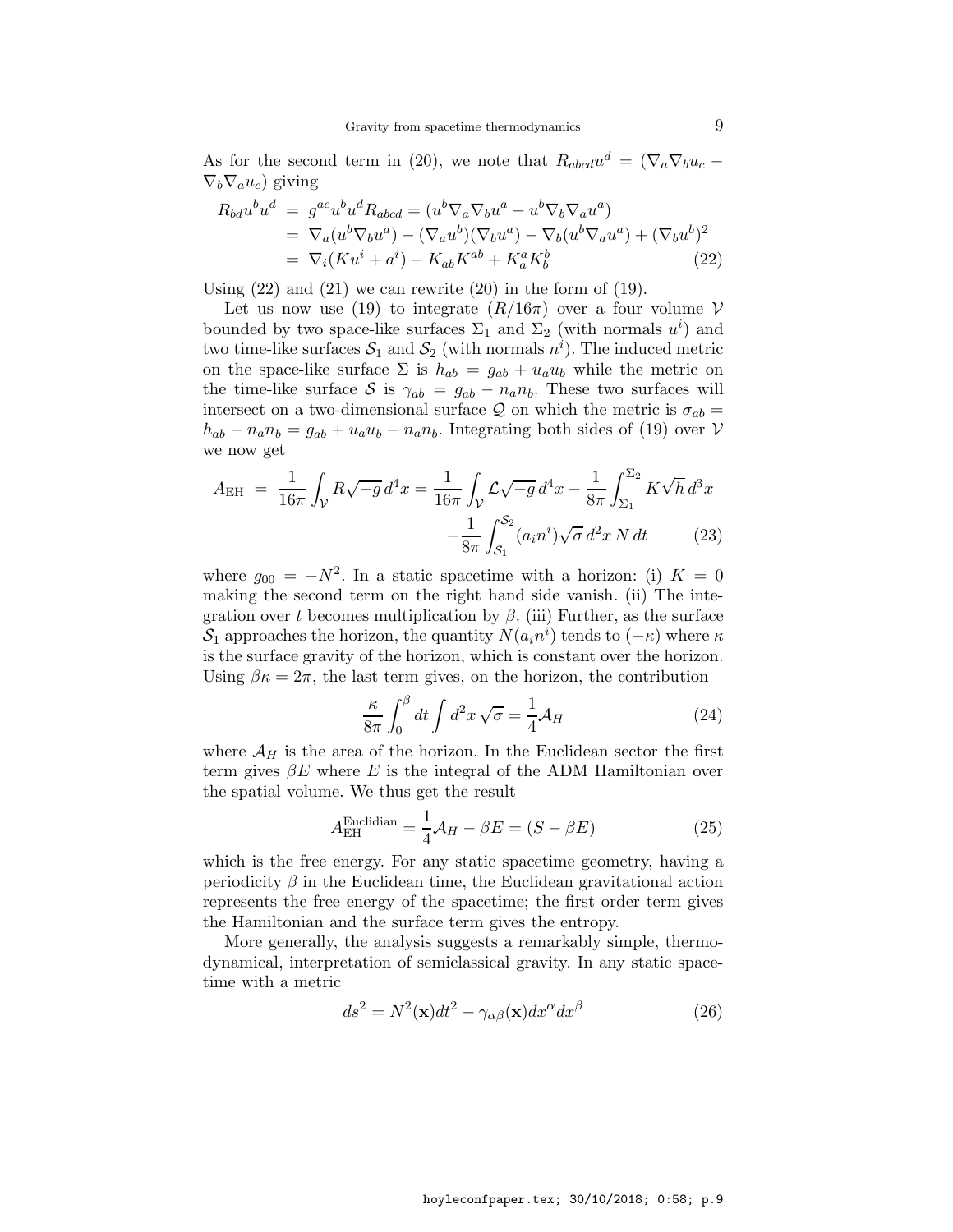we have  $R = {}^{3}R + 2\nabla_i a^i$  where  $a_i = (0, \partial_\alpha N/N)$  is the acceleration of  $x =$  constant world lines. Then, limiting the time integration to  $(0, \beta)$ , say, the Einstein-Hilbert action becomes

$$
A = \frac{\beta}{16\pi} \int_{\mathcal{V}} d^3 x N \sqrt{\gamma}^3 R + \frac{\beta}{8\pi} \int_{\partial \mathcal{V}} (a^{\alpha} n_{\alpha}) d^2 \mathcal{S} \equiv \beta E - S \tag{27}
$$

where the first term is proportional to energy (in the sense of spatial integral of ADM Hamiltonian) and the second term is proportional to entropy in the presence of horizon. The variation of this action — which leads to Einstein's equation — is equivalent to the thermodynamic identity. (This result is explored in detail for spherically symmetric spacetimes in [7]).

The surfaces  $\Sigma$ , S as well as the two surface Q on which they intersect will have corresponding extrinsic curvatures  $K_{ab}$ ,  $\Theta_{ab}$  and  $q_{ab}$ . In the literature, it is conventional to write the Einstein-Hilbert action as a term having only the first derivatives, plus an integral over the trace of the extrinsic curvature of the bounding surfaces. It is easy to obtain this form using the foliation condition  $n^i u_i = 0$  between the surfaces and noting:

$$
n_i a^i = n_i u^j \nabla_j u^i = -u^j u^i \nabla_j n_i = (g^{ij} - h^{ij}) \nabla_j n_i = -(\Theta - q) \tag{28}
$$

where  $\Theta \equiv \Theta_a^a$  and  $q \equiv q_a^a$  are the traces of the extrinsic curvature of the 2-surface when treated as embedded in the 4-dimensional or 3 dimensional enveloping manifolds. Using (28) to replace  $(a_i n^i)$  in the last term of (23), we get the result

$$
A_{\rm EH} + \frac{1}{8\pi} \int_{\Sigma_1}^{\Sigma_2} K \sqrt{h} \, d^3 x - \frac{1}{8\pi} \int_{\mathcal{S}_1}^{\mathcal{S}_2} \Theta \sqrt{\sigma} \, d^2 x \, N dt
$$
  
= 
$$
\frac{1}{16\pi} \int_{\mathcal{V}} \mathcal{L} \sqrt{-g} \, d^4 x - \frac{1}{8\pi} \int_{\mathcal{S}_1}^{\mathcal{S}_2} q \sqrt{\sigma} \, d^2 x \, N dt \qquad (29)
$$

In the first term on the right hand side, the ADM Lagrangian  $\mathcal L$  contains  ${}^{3}\mathcal{R}$  which in turn involves the second derivatives of the metric tensor. The second term on the right hand side removes these second derivatives making the right hand side equal to the quadratic  $\Gamma^2$  action for gravity. On the left hand side, the second and third terms are the integrals of the extrinsic curvatures over the boundary surfaces which, when added to the Einstein-Hilbert action gives the quadratic action without second derivatives. (This is the standard result often used in the literature). Unfortunately, this form replaces the normal component of the acceleration  $a^i n_i$  in (23) by  $(\Theta - q)$  and combines q with <sup>3</sup>R to get the first order Lagrangian. In the process, the normal component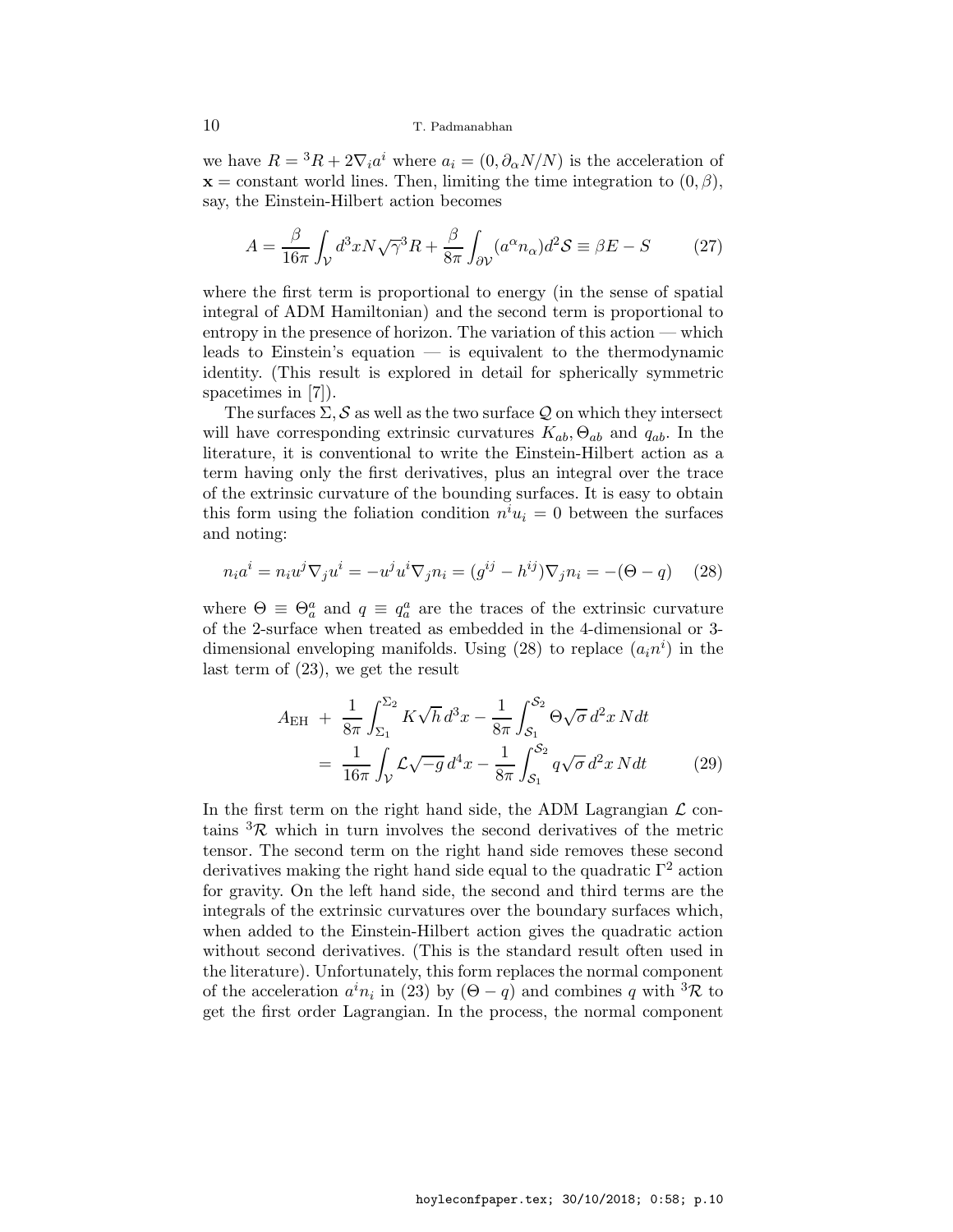of the acceleration disappears and we miss the nice interpretation of Einstein-Hilbert action as the free energy of spacetime.

#### 4. Conclusions

The approach adopted here is a natural extension of the original philosophy of Einstein; viz., to use non inertial frames judiciously to understand the behaviour of gravity. In the original approach, Einstein used the principle of equivalence which leads naturally to the description of gravity in terms of the metric tensor. Unfortunately, classical principle of equivalence cannot take us any further since it does not encode information about the curvature of spacetime. However, the true world is quantum mechanical and one would like to pursue the analogy between non inertial frames and gravitational field into the quantum domain. Here the local Rindler frame arises as the natural extension of the local inertial frame and the study of the thermodynamics of the horizon shows a way of combining special relativity, quantum theory and physics in the non inertial frame. I have shown that these components are adequate to determine the action functional for gravity and, in fact, leads to the Einstein-Hilbert action. This is remarkable because we did not introduce the curvature of spacetime explicitly into the discussion and — in fact — the analysis was done in a Rindler frame which is just flat spacetime. The idea works because the action for gravity splits up into two natural parts neither of which is generally covariant but are related to each other by the remarkable identity  $(18)$  which — as far as I know — was not noticed before. The sum of the two parts is generally covariant but the expression for individual parts can be ascertained in the local Rindler frame specifically because these parts are not generally covariant.

The fundamental postulate we use is in equation (7) and it does not refer to any horizon. To see how this comes about, consider any spatial plane, say the  $y - z$  plane, in flat spacetime. It is always possible to find a Rindler frame in the flat spacetime such that the chosen surface acts as the horizon for some Rindler observer. In this sense, any plane in flat spacetime must have an entropy per unit area. Microscopically, I would expect this to arise because of the entanglement over length scales of the order of  $\sqrt{AP}$ . We have defined in (7) the entropy per unit area rather than the total entropy in order to avoid having to deal with global nature of the surfaces (whether the surface is compact, non compact etc.). This approach also provides a natural explanation as to why the gravitational coupling constant is positive. It is positive because entropy and area are positive quantities.